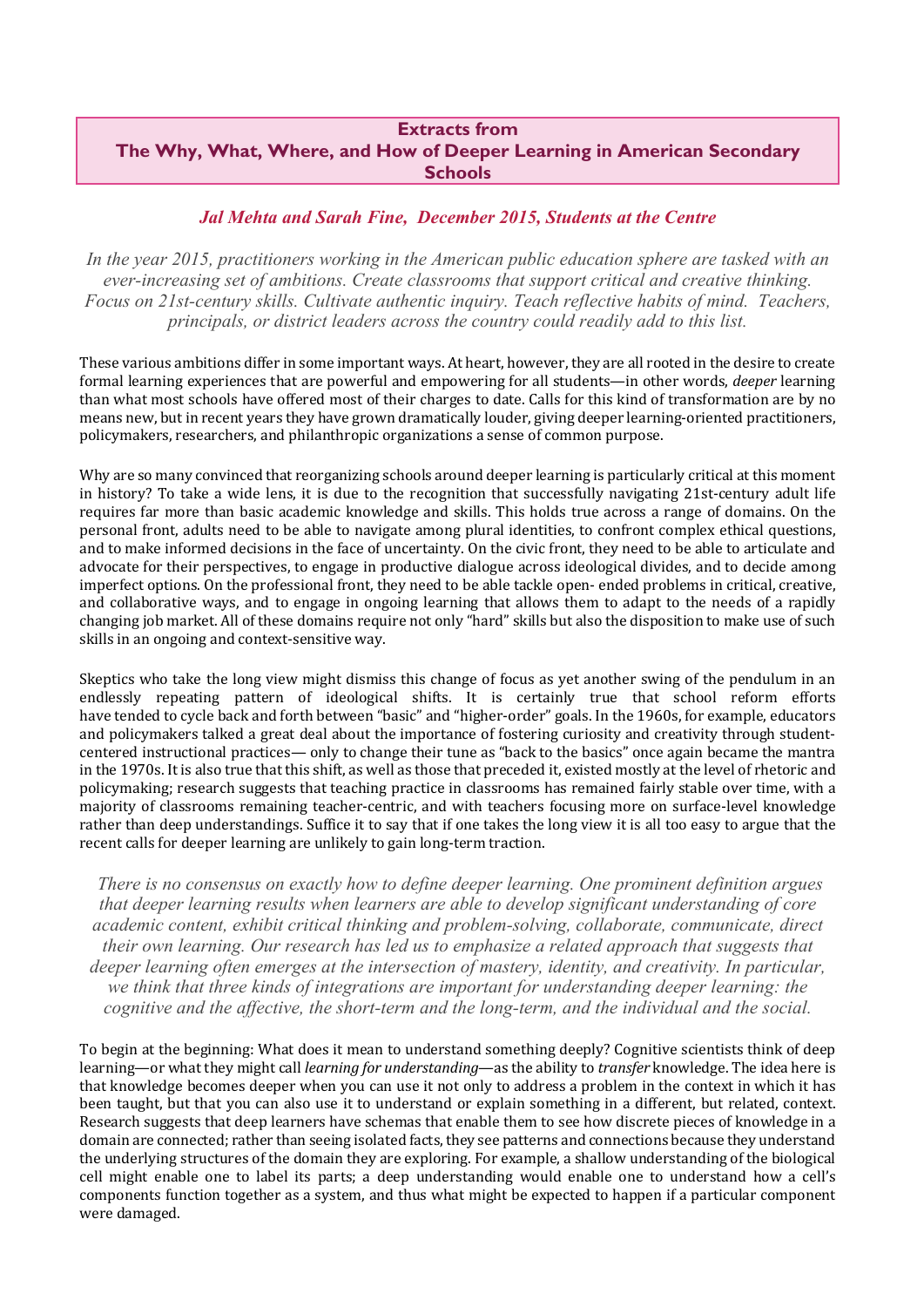This example brings to the fore another aspect of deep understanding: it requires both a significant repository of factual knowledge and the ability to use that factual knowledge to develop interpretations, arguments, and conclusions. While "deeper learning" is sometimes critiqued as the latest round of favouring "skills" over "content" or "concepts" over "facts," research is clear that people who possess deep understandings of a domain move with ease across this false divide. The ability to offer an historical interpretation of the causes or consequences of the French revolution, for example, is rooted both in detailed knowledge of the key players, structures, and events and in knowledge of how to draw inferences, construct historical arguments, and use evidence to support one's point.

Much of the work in this cognitive tradition draws its inspiration from research on expertise, which explores how people who are widely seen as experts in a field construct their understandings. Studies of such experts reveal that they notice aspects of a situation that are not apparent to non-experts because they have cognitive schemas for understanding the domain; for example, expert teachers are more able to assess and respond to students' thinking and adapt lessons midstream than are novice teachers, who tend to proceed more mechanically through more subject- centered lessons. This idea relates to Bruner's (1960) notion that to truly understand a domain requires understanding the structure of how that field organizes its knowledge. This kind of epistemological understanding, he argues, is critical to building the conceptual schemas that enables transfer within a domain.

Missing from these accounts of what it would mean to deeply understand something are the reasons why someone would seek such understanding in the first place. Our experiences in observing, teaching, and learning in powerful classrooms suggest that the "cool" descriptions of the cognitive dimensions described above are married to "warmer" qualities such as passion, interest, and "flow"—qualities that give the learning life and create forward momentum. Studies show that the longer students have been in school, the more their levels of reported engagement decreases, which is a very worrying sign for those seeking to promote highly engaged learning in formal education settings. From this vantage point, the goals in pursuing deeper learning need to connect building understanding with motivating interest, as it is this combination, that will yield the kind of virtuous cycle that will build toward deeper learning.

This synthetic perspective is given a boost from retrospective studies of deep learners. This work looks at individuals who have become deeply knowledgeable and skilled in their domains and asks them how they arrived where they did. The general pattern is that people initially become interested in their domains by playing around in those fields  $(e.g.,$  splashing in a pool or experimenting with a musical instrument); then they begin to engage in deliberate practice under the supervision of a coach or someone with more experience in the domain; their identities gradually shift to reflect their participation in the domain (from "I'm someone who swims" to "I'm a swimmer"); they continue to practice; and then eventually "play" and "creation" re-emerge, this time in a much more complex way. We could think of this process as a kind of spiral, in which one returns again and again to the same activities, but each time in a way that is more sophisticated.

This account of how *individuals* become deep learners is complemented by work that emphasizes the role that *communities* can play in this process. To that end, Lave and Wenger (1991) suggest that much of the most powerful learning takes place in communities of practice; these are fields (like midwifery, sculpting, butchering) in which one begins as a "legitimate peripheral participant" (e.g., an assistant to a midwife) and through the process of observation, modeling, and emulation, one is gradually apprenticed into understanding and skills in the domain.

Collins, Brown, and Newman (1989) have applied similar insights to more classically academic subjects in their argument for "cognitive apprenticeship," in which skilled readers, writers, and mathematicians gradually induct less expert members into their crafts. Such a process bring together many elements that are hypothesized to be important for deep learning: the field sets a standard for what good work looks like; there is a significant role for coaching, modeling, and feedback; the desire to do what leading practitioners do provides direction and motivation; and the task is grounded in a human activity which has intrinsic value. The image of moving from a "peripheral participant" to a more central one is also consistent with the language of increasing "depth"; from this perspective, deepening one's learning in a given domain happens in part by becoming more centrally enmeshed in a domainspecific community, which links one's individual growth with one's social position. It also suggests a shift in role from passive observer to active participant.

Finally, there are the perspectives that have emerged out of our observations of deeper learning classrooms across the nation. While their goals may be quite various (disciplinary understanding, interdisciplinary problem-solving, experiential learning), the *qualities* of these classrooms tended to be quite similar. They were environments where learning often took on characteristics of "flow"; the challenge of working at the edge of their knowledge and skills led students to become deeply absorbed. By the same token, this learning involved grappling with uncertainty, ambiguity, and the real possibility of failure. The motivation to persevere through such obstacles was rooted in the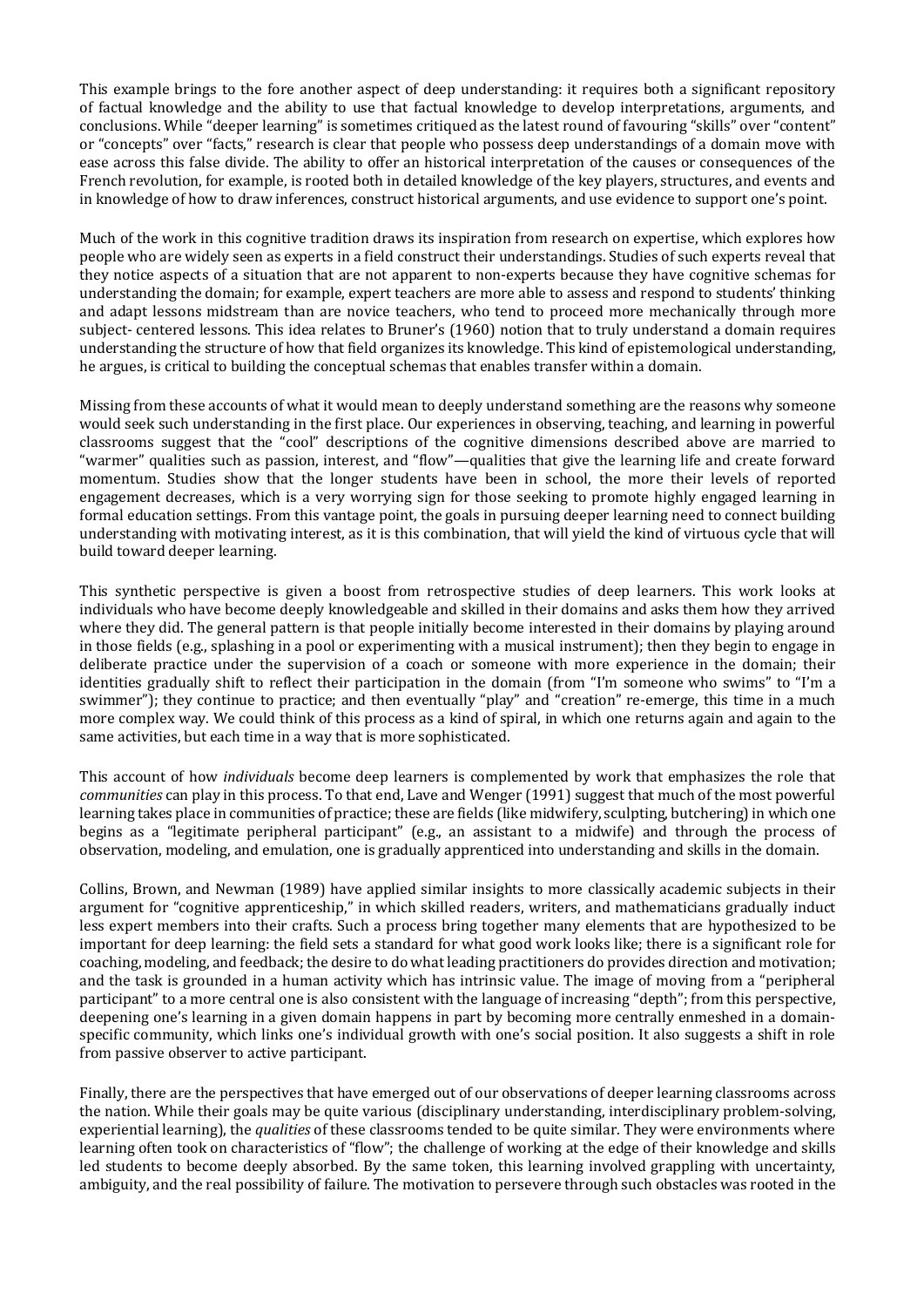intellectual vitality that characterized these classrooms as a whole—the intangible quality, which infused the work with meaning and momentum

Taken together, we suggest that deeper learning often emerges at the intersection of the following three elements: *mastery, identity, and creativity.*

- *Mastery* captures the dimensions of deeper learning that are tied to knowledge of substantive content, transfer, pattern recognition and expertise, and understanding the structure of a field or discipline.
- *Identity* captures the way in which deeper learning generally is driven by intrinsic motivation, how it is fueled by learners' perceptions about the relevance of the content, and by the way that learning becomes deeper as it becomes a more core part of the self.
- **Creativity** captures the shift from receiving the accumulated knowledge of a subject or domain to being able to *act* or *make* something within the field; taking this step builds upon understanding a domain (e.g., analyzing how a play is written) and incorporates it into a creative act (e.g., writing an original play).

Seen this way, aspirations for deeper learning pose a multi-pronged challenge to current practice. At minimum, they suggest the importance of a long-called-for but thus far unachieved increase in the cognitive demand of the tasks that most students, particularly high-poverty students, are asked to complete. From this vantage point, the kind of rigor present in the Common Core and related assessments is a critical step for realizing deeper learning because those standards increasingly call for fewer topics, more depth on each topic, and more opportunities to integrate knowledge and make conceptual connections than previously has been the case. More radically, some advocates of deeper learning are questioning many of the industrial-age structures that organize today's classrooms.

From this perspective, a commitment to deeper learning would entail a shift from disciplinary-specific age-graded classrooms based on teaching units and seat time toward a system that is more interdisciplinary, problem-based, and organized around demonstrations of mastery. Metaphors of coach and producer would replace teacher and student, and there would be many opportunities for such "producers" to become part of different kinds of communities that would gradually induct them into more sophisticated levels of work. In either of these conceptions, a serious commitment to deeper learning would require a significant departure from current practice, and particularly for the practices that tend to characterize instruction in schools and classrooms serving disadvantaged and minority students.

Throughout history, the dividing lines of race and class have played a critical role in who has had access to deeper learning experiences. Faced with massive immigration and a rapidly growing high school population at the beginning of the 20th century, reformers built a school system that created different pathways for students of different ability and/or family background. Emboldened by the then-new science of intelligence testing, these reformers created an explicitly differentiated school system, which funneled more advantaged students into fairly rigorous academic tracks and poorer and working class students into much less academically demanding tracks. The result, according to both quantitative evidence and closely observed ethnographies of classrooms, is that schools and tracks that serve upper middle class students more frequently feature interactions where students are given ample opportunities to express their thinking and grapple with complex or open-ended questions, whereas schools or classes serving working class or high-poverty students tend to be dominated by teacher talk and feature worksheets and other low-level tasks. Thus, while the overall enthusiasm for progressive or inquiry-oriented education has waxed and waned across decades, to the degree that it has been taken up, it has frequently been for the most advantaged students.

History also underscores perhaps the most important reason why there has not been more deep learning in American schools: limited public demand for it. The qualities associated with deep learning—critical thinking, grappling with nuance and complexity, questioning authority, and embracing intellectual questions—are not ones that are widely embraced by the American people. For example, the 1960's National Science Foundation curriculum, Man: A Course of Study (MACOS), which invited students to study another culture as part of an anthropological examination of what it means to be human, died at the hands of a fundamentalist backlash. MACOS is just one example among many of the ways in which efforts to have students ask difficult questions have been rebuffed by a more conservative electorate. It is perhaps not surprising that the examples we do have of deeper learning tend to involve niches of interested students, supportive parents, and teachers who are willing and able to teach in such environments. Attempting to expand these niches to the whole would require a seismic shift.

*Four years ago, the two of us set out to "map the landscape" of non-élite public high schools that are enacting deeper learning for all of their students. Our plan was to use our professional networks to identify a range of such places and then to immerse ourselves in them, studying their work using ethnographic methods and emerging with sparkling case studies to inspire and guide others in the field. When we described the work to others, we referred to it as an antidote to the often negative portrayals of schools, calling it by turns the "good schools beyond test scores" project and the "varieties of excellent schooling"*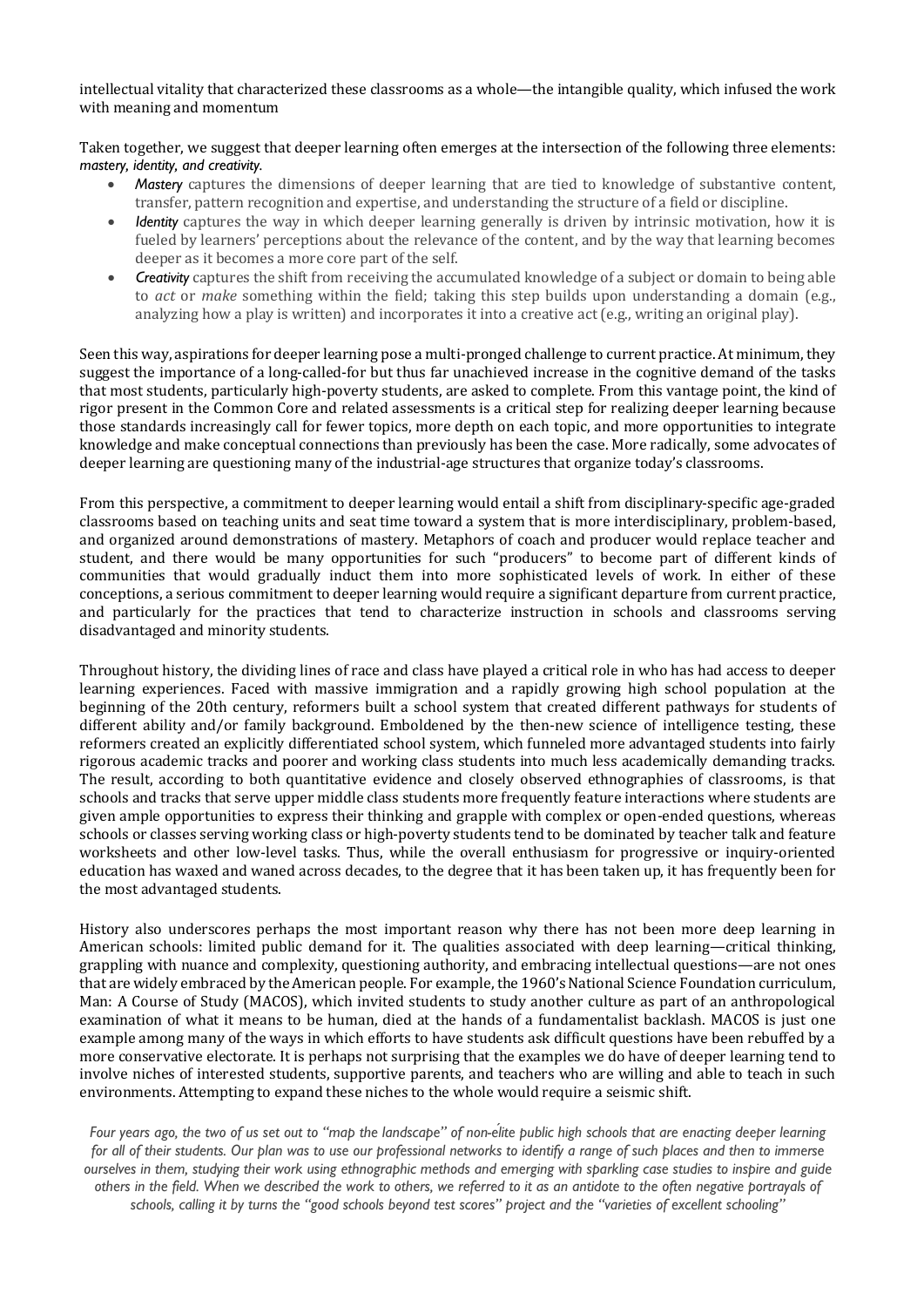Twelve months later found us in a very different state of mind. As planned, we had solicited names of leading nonélite deeper learning high schools from an array of stakeholders in the field: teachers, parents, school and district leaders, policymakers, foundation heads, and researchers. We had driven and flown to see those that consistently were recommended. At school after school, however—including at many of the places included in the Hewlett deeper learning network—we found that as we shadowed students throughout their days, there were startling gaps between aspirations and realities. Most classrooms were spaces to passively sit and listen. Most academic work was comprised of tasks that asked students to recall or minimally apply what they had been told. Even in schools that actively were striving to organize instruction around authentic tasks, when we asked students about the purpose of what they were doing, the most common responses were "I dunno-the teacher told us to," and "I guess it might help me in college." We had hoped to be inspired but instead we felt profoundly disheartened. Perhaps we should not have been surprised; even at these recommended schools, what we saw was consistent with the history of curriculum change as well as with more recent quantitative assessments of classroom practice.

A central part of the problem, we came to think, was that schools on the whole do not have the mechanisms to translate their espoused values to their enacted practices. This underscores one of the key findings that emerged from our project: it is not simply the "containers" of the work that allow a given school to translate its aspirations into consistently powerful teaching and learning. Just as two teachers teaching the same curriculum to the same level of students in the context of the same school community can diverge dramatically in their instructional prowess, so too can schools pursuing similar goals using similar theories of action part ways in terms of the quality and consistency of the learning they produce. This holds true even for schools whose structures reflect a particularly innovative or student-centered vision; our work suggests that it is by creating dense and mutually supportive connections among elements such as curriculum, assessment, pedagogy, school culture, and teacher learning, rather than by merely adopting a promising framework, that some such schools are able to make headway while others struggle to create any kind of consistent depth from classroom to classroom.

This is not to say that we did not encounter any deep learning at all. To the contrary, even in the schools that had made the least amount of headway as whole institutions, we found *individual classrooms* that were joyful, engaging, and/or intellectually rich places to teach and learn. In a few cases, we found entire departments and programs that consistently embodied some or all of these qualities. And, among the 30 schools that we visited in total, we did encounter a few that were moving toward the consistent depth that we sought at the outset—though even those were still somewhat uneven from classroom to classroom. Finally, it is worth noting that while the main focus of our work was on high schools, we did visit a handful of elementary schools as well, and on the whole they embodied many more of the qualities that deeper learning advocates aspire to: a commitment to leveraging students' natural curiosities into learning, an emphasis on active thinking and reasoning, and an overall sense of warmth. This is not to say that deep learning was present in every classroom, but rather that the structures and values characterizing elementary school teaching tended to be more promising than those of their secondary counterparts.

As we tried to come to terms with what we were seeing, the stance of the project began to shift. By synthesizing the glimmers and glimpses of deep learning that we encountered in the field with the existing research literature, we identified the elements of the deeper learning triangle described above: mastery, identity, and creativity. A large number of such schools, we realized, can be clustered into rough groups that share a set of underlying values as well as a theory of action about how these values can be instantiated through organizational structures and classroom pedagogy. 

For example, a number of the schools and networks in the Hewlett deeper learning network share an aspiration to support students in developing the kinds of general competencies that Wagner (2008) describes as the "seven survival skills" necessary for the 21st century. These schools emphasize the development of original work through engagement in interdisciplinary, collaborative, real-world-aligned projects—a model that often entails block scheduling, cross-subject teaching, and the use of performance or portfolio-based assessments. We see these schools as sitting closer to the *creativity* node of the deeper learning triangle with respect to their aspirations.

A second group of schools sits much closer to the mastery node of the triangle, organizing themselves around the goal of supporting students in developing deep knowledge, skills, and competencies within the traditional academic disciplines. These schools, which include some that have adopted the International Baccalaureate (IB) program, and a few that have developed their own inquiry- based approaches, aspire to help students learn to do what Perkins (2010) calls "playing the whole game" of the traditional academic disciplines—not just superficially to learn about historical events, for example, but to emulate the processes of historical inquiry through analyzing primary sources, debating competing interpretations, and conducting original research. Schools which are organized around the International Baccalaureate program are trying even to go one step further than this, striving to help students understand how the core "ways of knowing" of each discipline compare to and differ from others.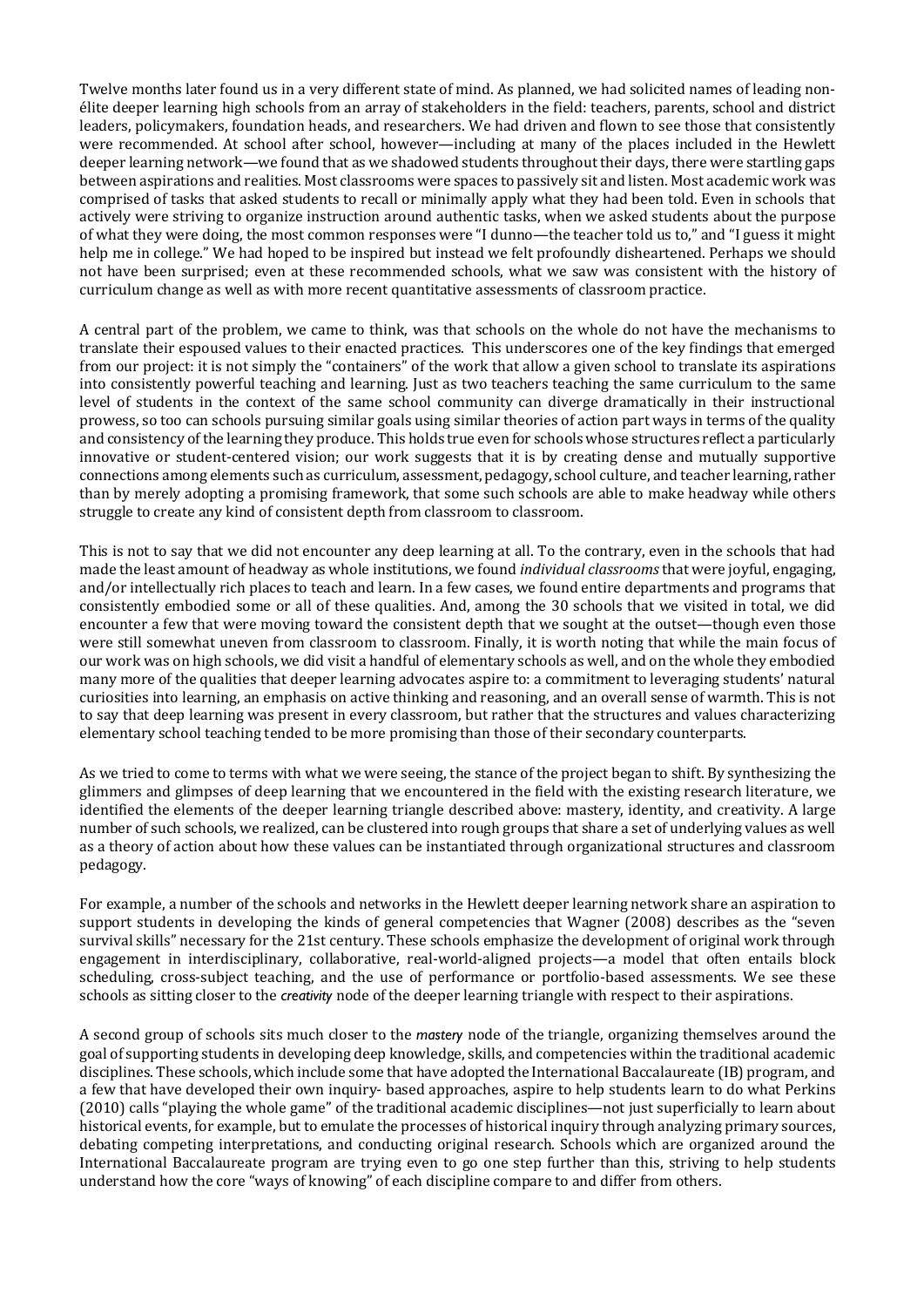A third group, which notably includes schools in the Big Picture Learning Network and the New York City I-School, focused more on the *identity* node of the deeper learning triangle, striving to help students develop a stronger sense of themselves as learners, citizens, and soon-to-be professionals by offering them ongoing opportunities to learn from out-of-school mentors and extensive choices in terms of their in-school course of study. These schools tend to bank heavily on structures that support individualized pathways toward graduation: online courses, student-chosen internships, elective courses, and "looping" advisories.

Of course, to describe schools by their central tendencies ignores that a number of schools aspired to multiple priorities. But, overall, we were struck by the difficulty of finding the sweet spot—looking across these schools was like looking at a microcosm of the historical debates between progressive and traditional forms of education. Specifically, the schools that were more progressive sometimes struggled to ensure that students consistently mastered basic academic content, whereas the more traditionally academic schools struggled to make their material authentic and connected to students' interests.

The bad news coming out of our study, then, is that field is not as far along as some accounts might suggest when it comes to enacting deeper learning at the whole-school level. The good news is that such learning is happening somewhere in virtually every school that we visited— including schools that were heavily focused on standardized testing and schools that had made no commitments to deeper learning whatsoever. This became a predictable dimension of our work: we knew that if we shadowed a given student over the course of their six-period day we inevitably would encounter one or perhaps two standout practitioners who had figured out how to infuse their classrooms with rigor and vitality. This finding is consistent with the Gates Foundation Measures of Effective Teaching study, which estimates that one out of every five classrooms features at least a moderate amount of critical and/or creative thinking. This statistic can be seen as disheartening—only one in five!—but it also can be construed as a source for hope.

*While the case for deeper learning is clear, it is similarly apparent that the industrial age architecture inherited from the early 20th century needs to be re-envisioned if we are to make headway. We will highlight some of the major dimensions that need to change and describe how existing assets could support those shifts.* 

The first and most basic change needs to come in what we ask of students. By all accounts, the cognitive tasks posed to students are, on average, neither cognitively challenging nor personally engaging. The Common Core State Standards and its aligned assessments are one possible lever for making such a shift. In turn, these changes need to be supported by substantial changes in the nature of curriculum; at the moment there is a rush to stamp "common core aligned" on to existing materials without making substantive changes to what students study and what they are asked to do with it. We need both reliable mechanisms for sorting new materials, and new materials, which are developed with teachers that would support the more ambitious goals of the Common Core.

Of course, increasing disciplinary rigor is only one vision of what it might mean to engage all students in challenging, meaningful, work. Many deeper learning advocates are calling for reformers to rethink the underlying nature of academic curricula, with the goal of moving away from disciplinary silos and toward more integrated problembased investigations. In this vision, the key questions and problems that confront 21st-century adults necessarily cross disciplines; thus, being an informed citizen and critical thinker means being able to grapple with these difficult questions. Disciplinary knowledge is integral to addressing these questions, but the questions themselves draw their authenticity and power by being rooted in the world. For example, a teaching team in one school that is organized along these lines asked sixth grade students to brainstorm questions they had about the world and themselves. Students organized these questions into categories, and then developed a single essential question. The students chose the rather macabre: "How might the world come to an end?" Students then worked in teams to research different possibilities—famine, nuclear war, infectious disease, among others—and then they each presented these possibilities in a culminating symposium to a mixed group of parents and community members. Problems like this draw on adolescents' intrinsic interests and curiosities, and then use those as a way to connect to different parts of the web of knowledge.

This more problem and project-based vision might also imply more significant changes in the social organization of schools and the policies that govern them. Problem and project-based work generally require longer blocks, enabling students to go through the process of grappling with difficult questions, experiencing dead-ends, and eventually finding workable approaches. With longer blocks also come fewer subjects in the course of a given day; it is hard to imagine that if we were starting from scratch and aiming for "deep learning" we would embrace a schedule of students having six to seven 50-minute blocks to study different subjects.